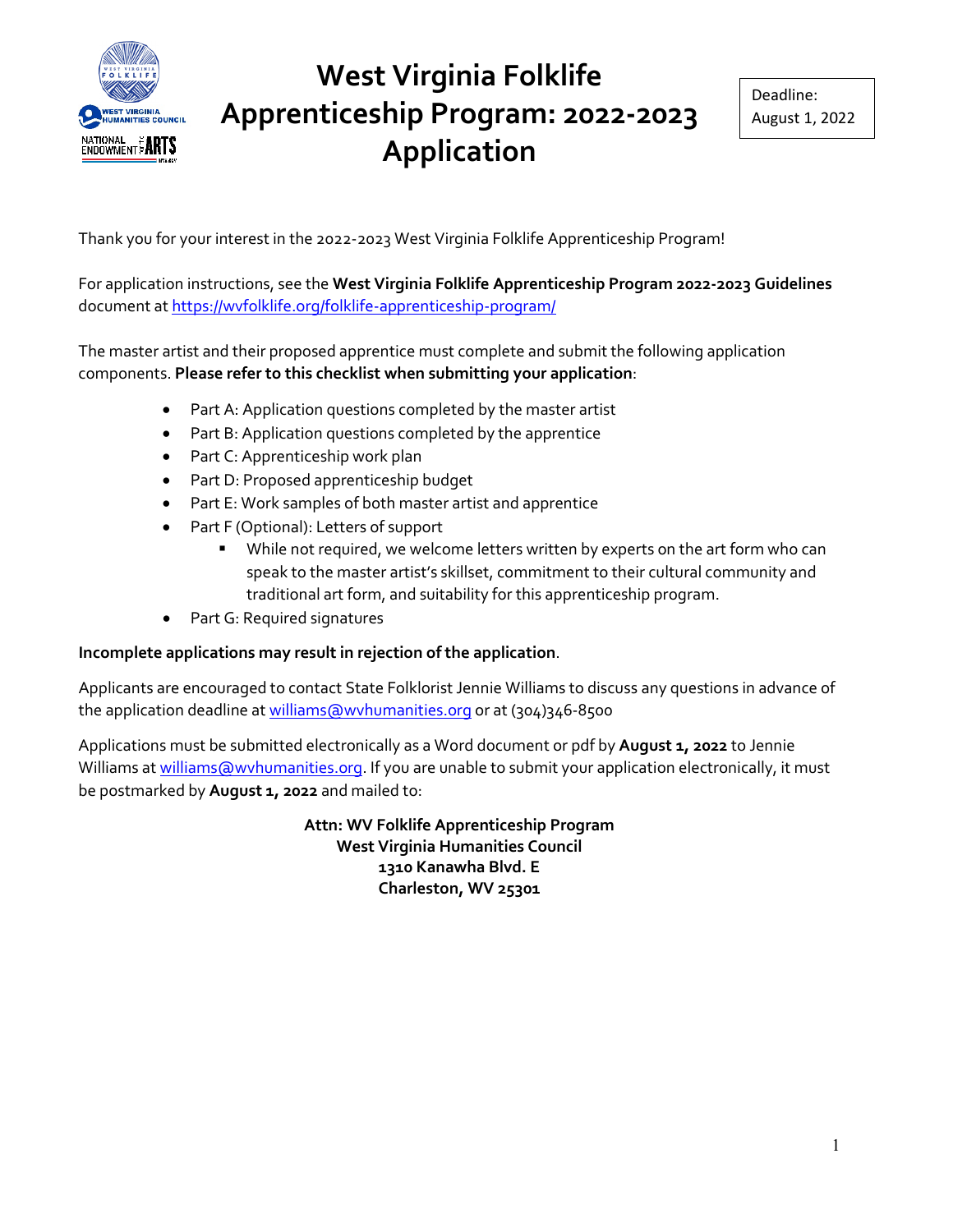

#### **Part A: General Information and Master Artist Information**

*General Apprenticeship Information*

| Apprenticeship Art Form/Cultural Expression |  |
|---------------------------------------------|--|
| Name of Master Artist & Apprentice          |  |

*Master Artist Information*

| Name of Master Artist                |  |
|--------------------------------------|--|
| Preferred Gender Pronouns (Optional) |  |
| Age                                  |  |
| <b>Permanent Address</b>             |  |
| City                                 |  |
| <b>State</b>                         |  |
| $Zip+4$                              |  |
| County                               |  |
| Phone Number                         |  |
| <b>Email Address</b>                 |  |
| Website/Social Media (Optional)      |  |
| Year WV Residence was Established    |  |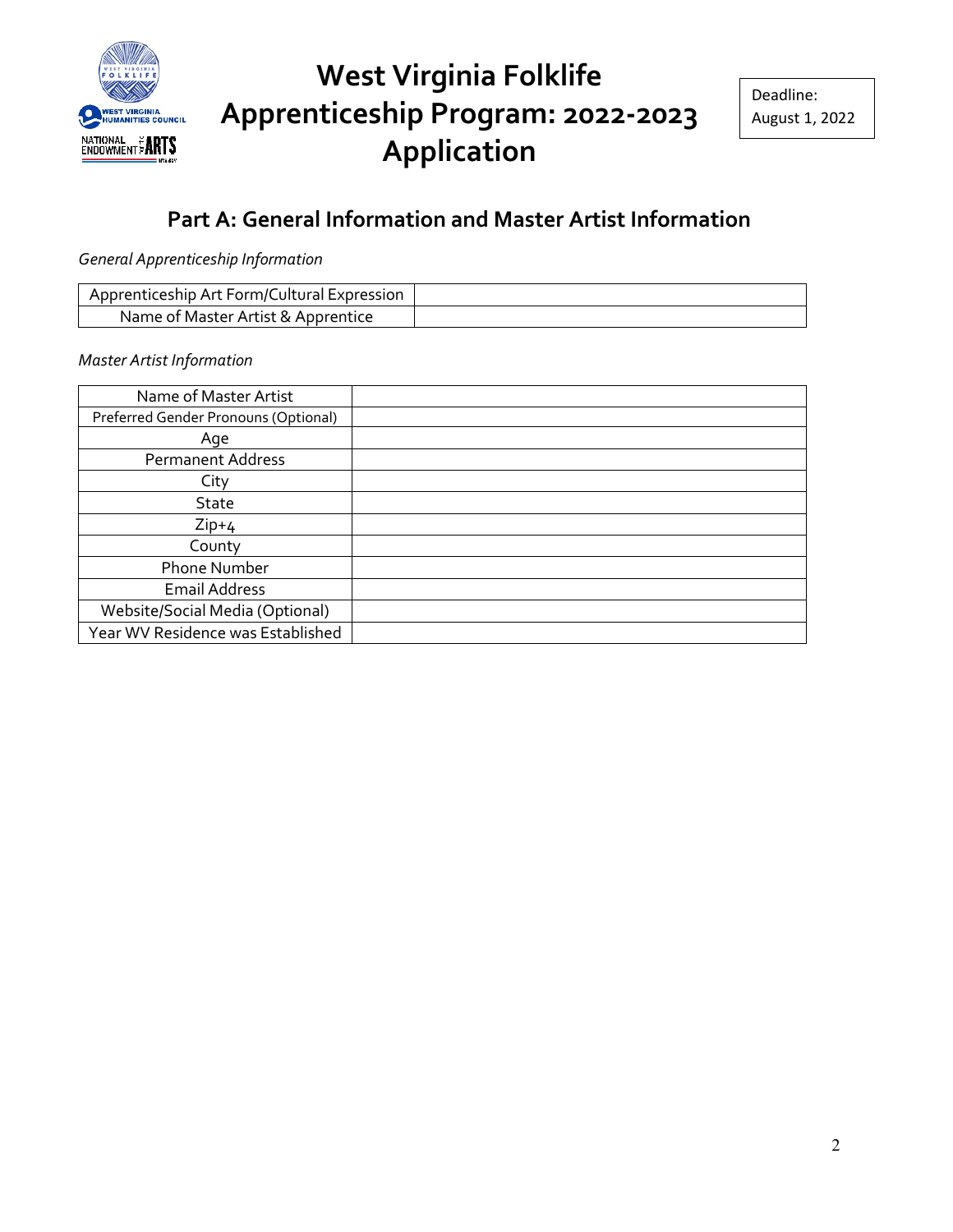

*Master Artist Application Questions* 

**Please type your responses below. You may submit your typed response on a separate sheet, but please limit it to 5 pages maximum in 12 pt. font, single-spaced. See Guidelines to learn how your responses will be evaluated.** 

A1. Describe the traditional art form or cultural expression you will be teaching. Where, when, and how did you learn this tradition? What role does it play in your everyday life and the life of your community?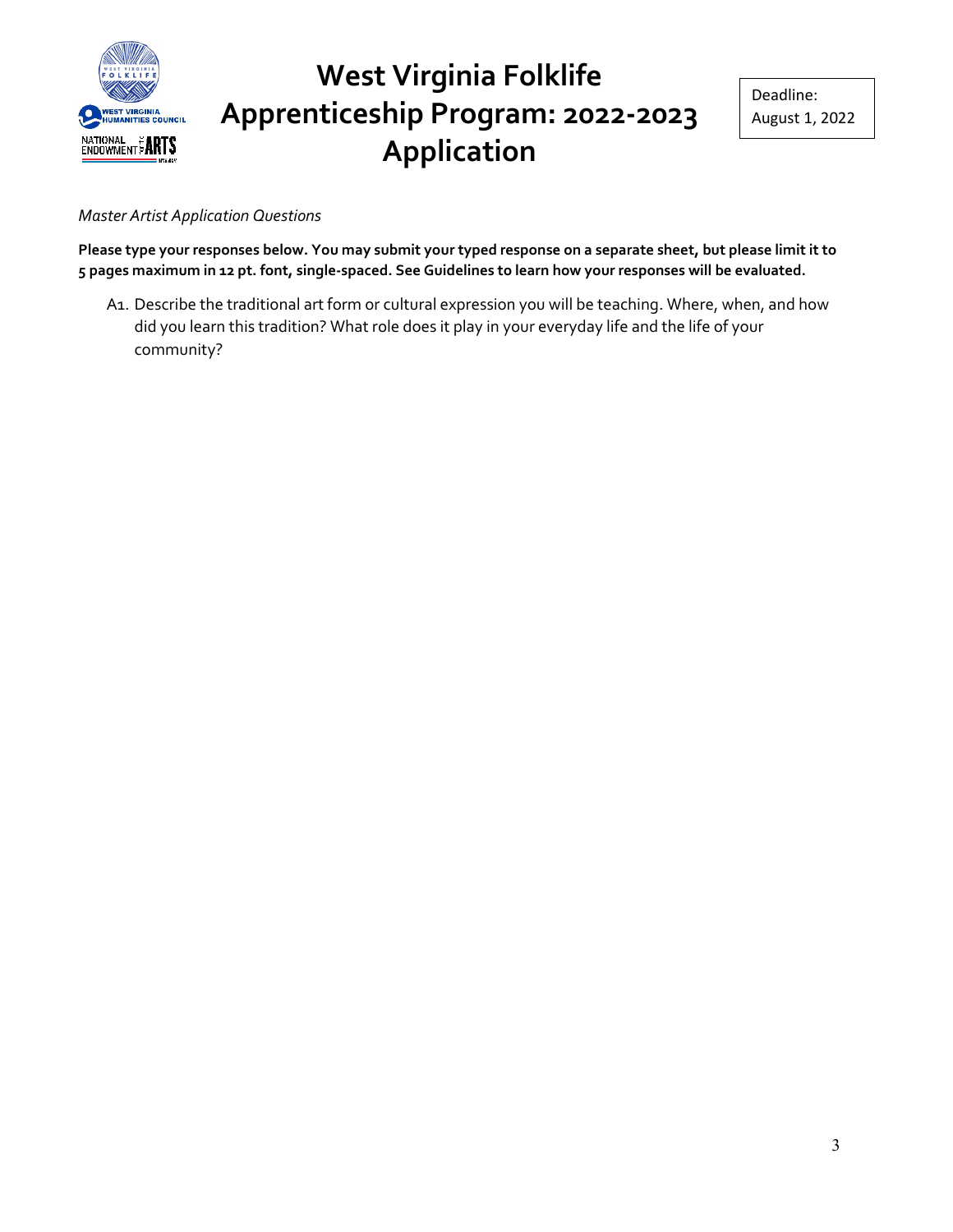

Deadline: August 1, 2022

*Master Artist Application Questions* 

A2. Have you ever taught this tradition to anyone? If so, please describe the circumstances.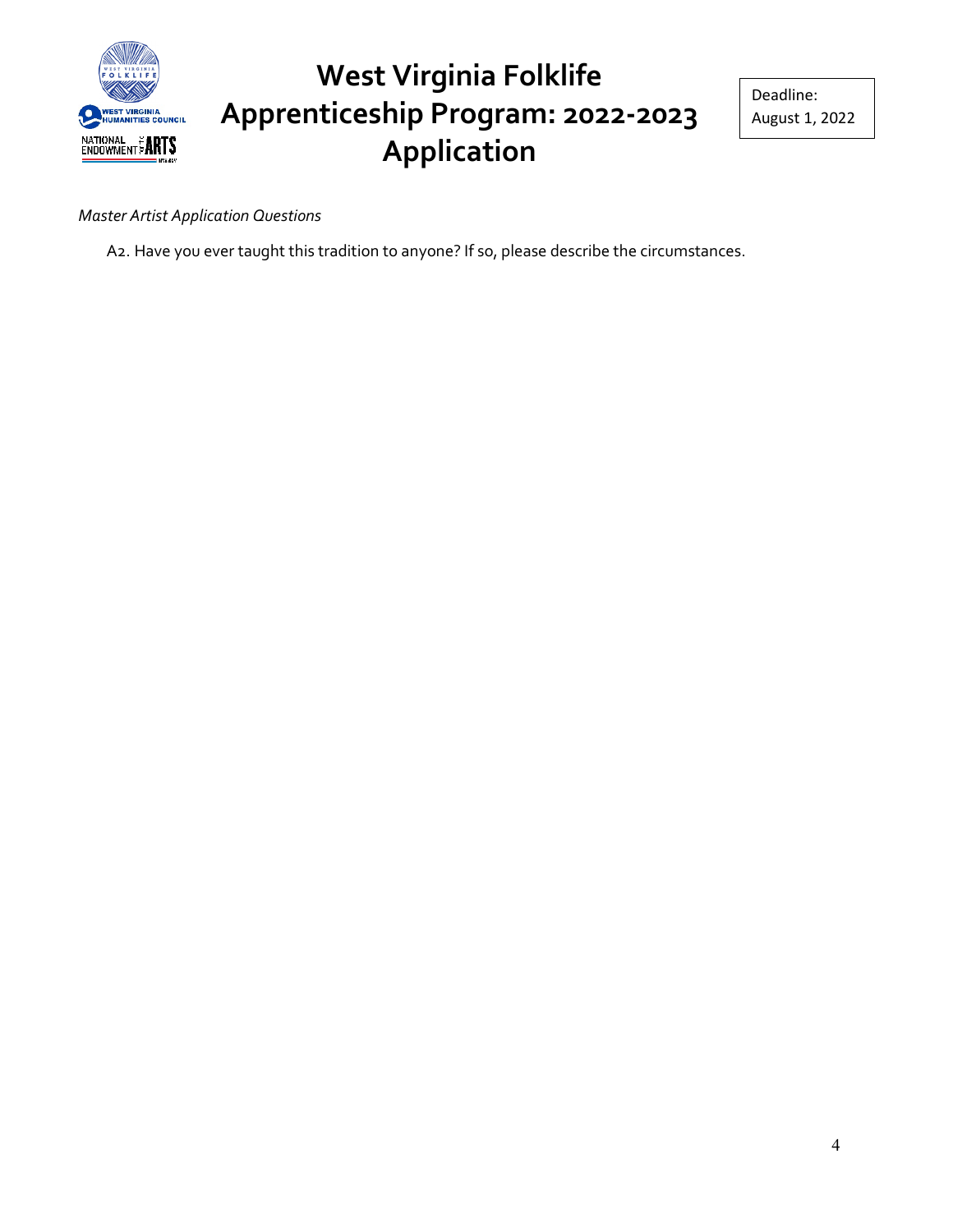

#### *Master Artist Application Questions*

A3. How do you describe your cultural community? How have members of your community recognized you (formally or informally) as a master artist? Please include details of any connections to ethnic, religious, occupational, language-based, and/or regional communities of which you are a part.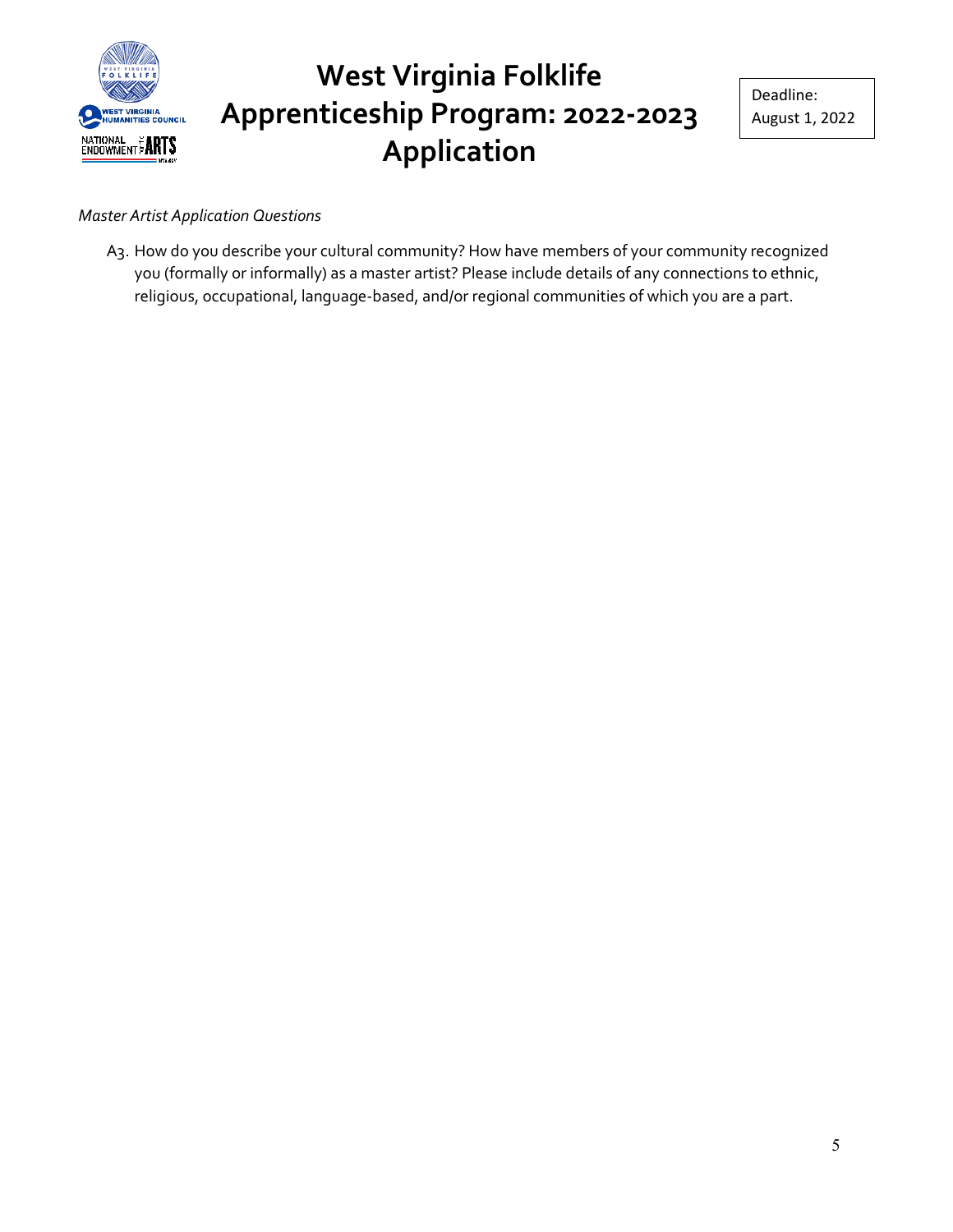

#### *Master Artist Application Questions*

A4. Describe your relationship with the proposed apprentice. How long have you known them? If you have worked together previously, please describe the circumstances. Why do you want to work with them? How will this apprenticeship allow the apprentice to reach their goals in the art form or cultural expression?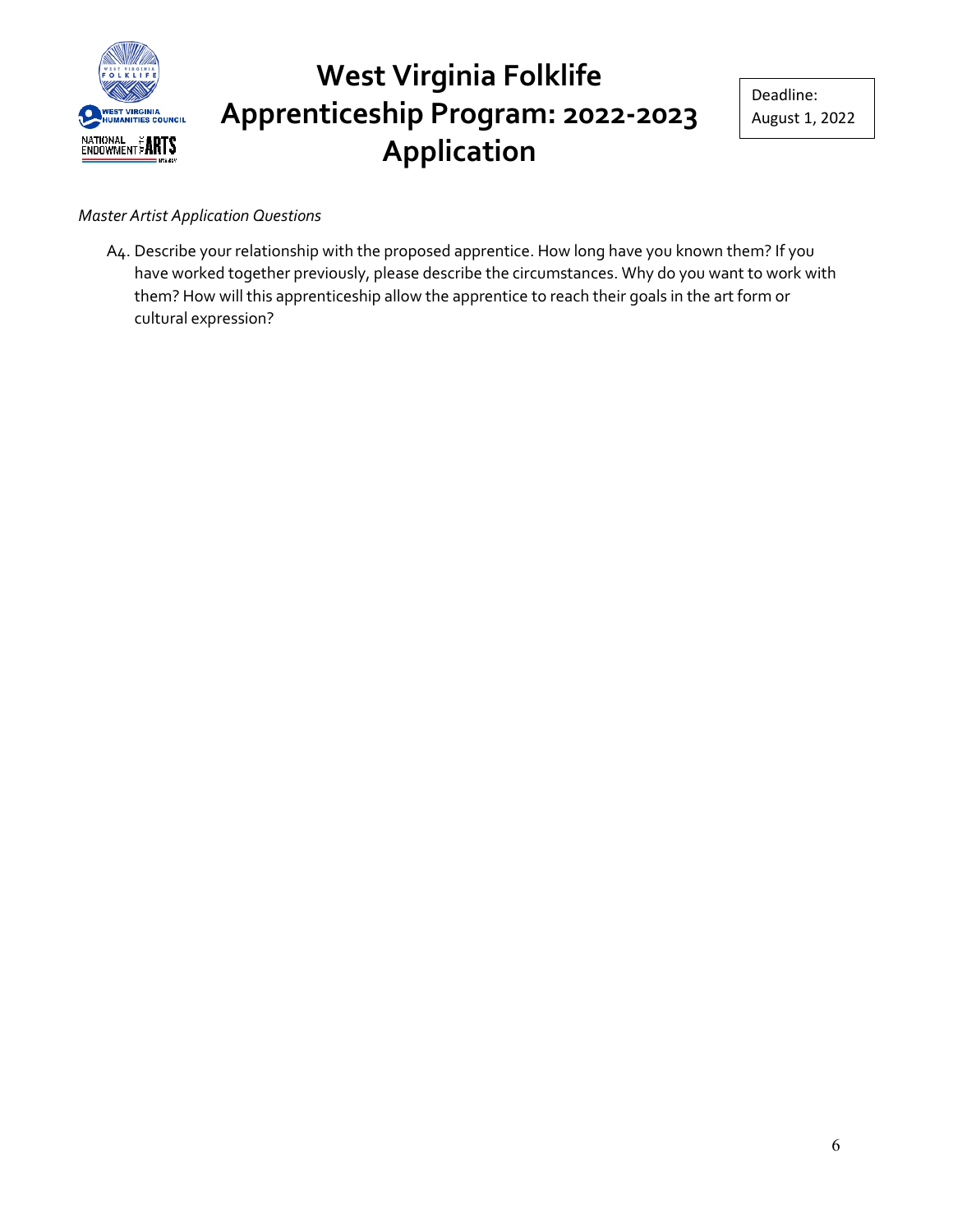

Deadline: August 1, 2022

#### *Master Artist Application Questions*

A5. What do you hope to accomplish through this apprenticeship and why do you wish to participate as a master artist? What impact do you hope the apprenticeship will have on your community and how will you inform them about this project?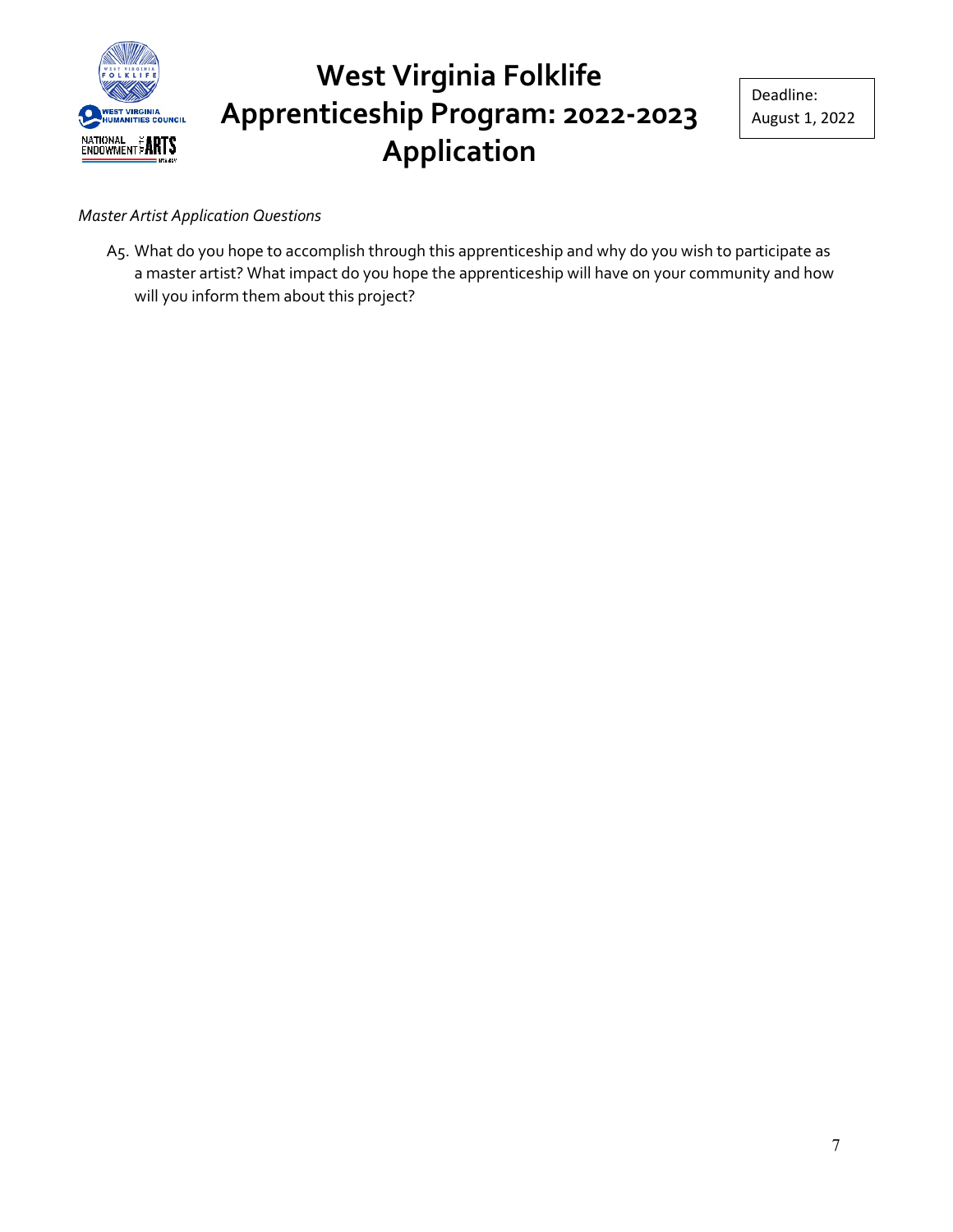

Deadline: August 1, 2022

#### **Part B: Apprentice Information**

*Apprentice Information*

| Name of Apprentice                   |  |
|--------------------------------------|--|
| Preferred Gender Pronouns (Optional) |  |
| Age                                  |  |
| <b>Permanent Address</b>             |  |
| City                                 |  |
| <b>State</b>                         |  |
| $Zip+4$                              |  |
| County                               |  |
| <b>Phone Number</b>                  |  |
| <b>Email Address</b>                 |  |
| Website/Social Media (Optional)      |  |
| Year WV Residence was Established    |  |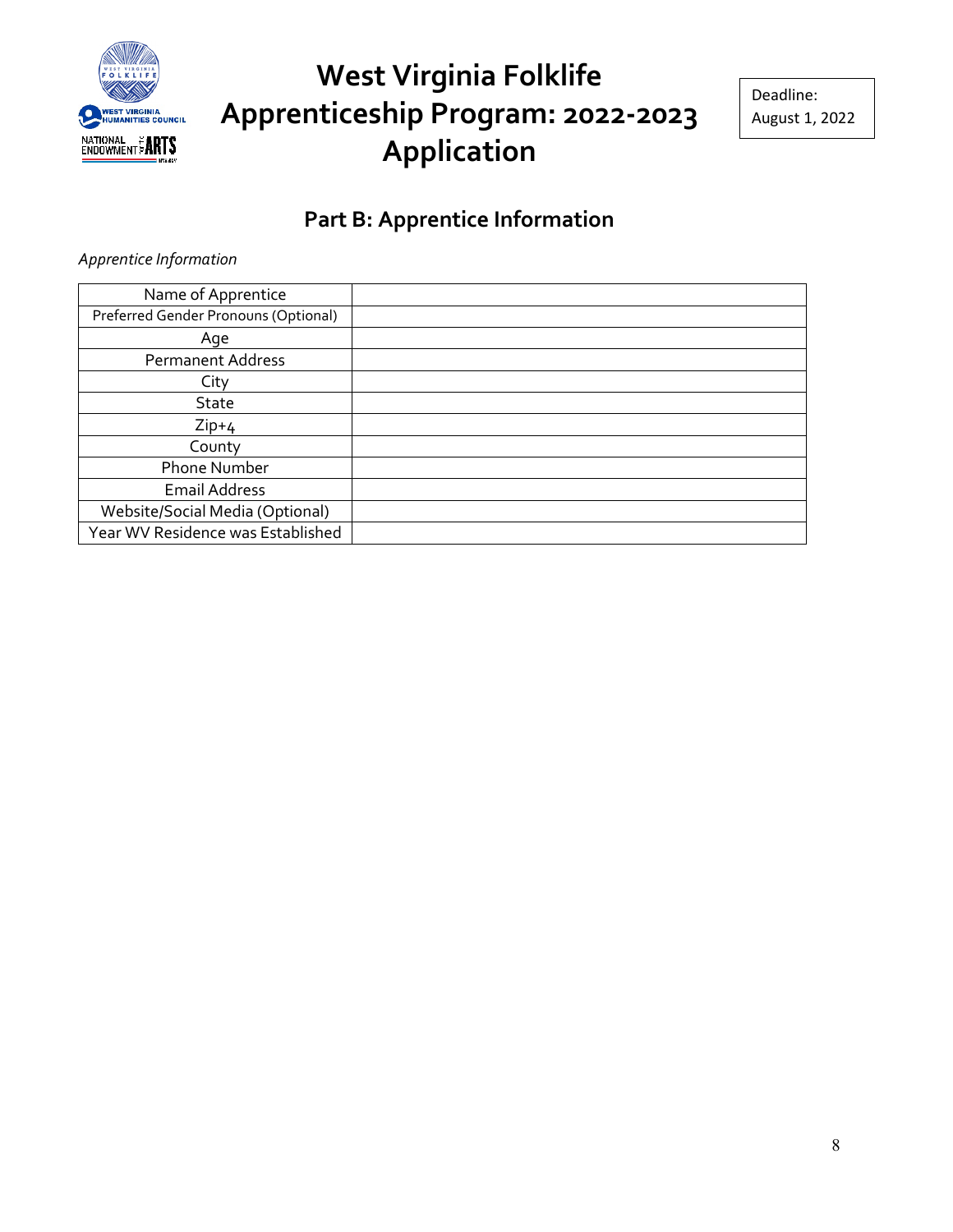

*Apprentice Application Questions*

**Please type your responses below. You may submit your typed response on a separate sheet, but please limit it to 5 pages maximum in 12 pt. font, single-spaced. See Guidelines to learn how your responses will be evaluated.**

B1. Describe the traditional art form or cultural expression you will be learning through this apprenticeship. Where, when, and how did you learn this tradition and what is your skill level? What role does it play in your everyday life and the life of your community?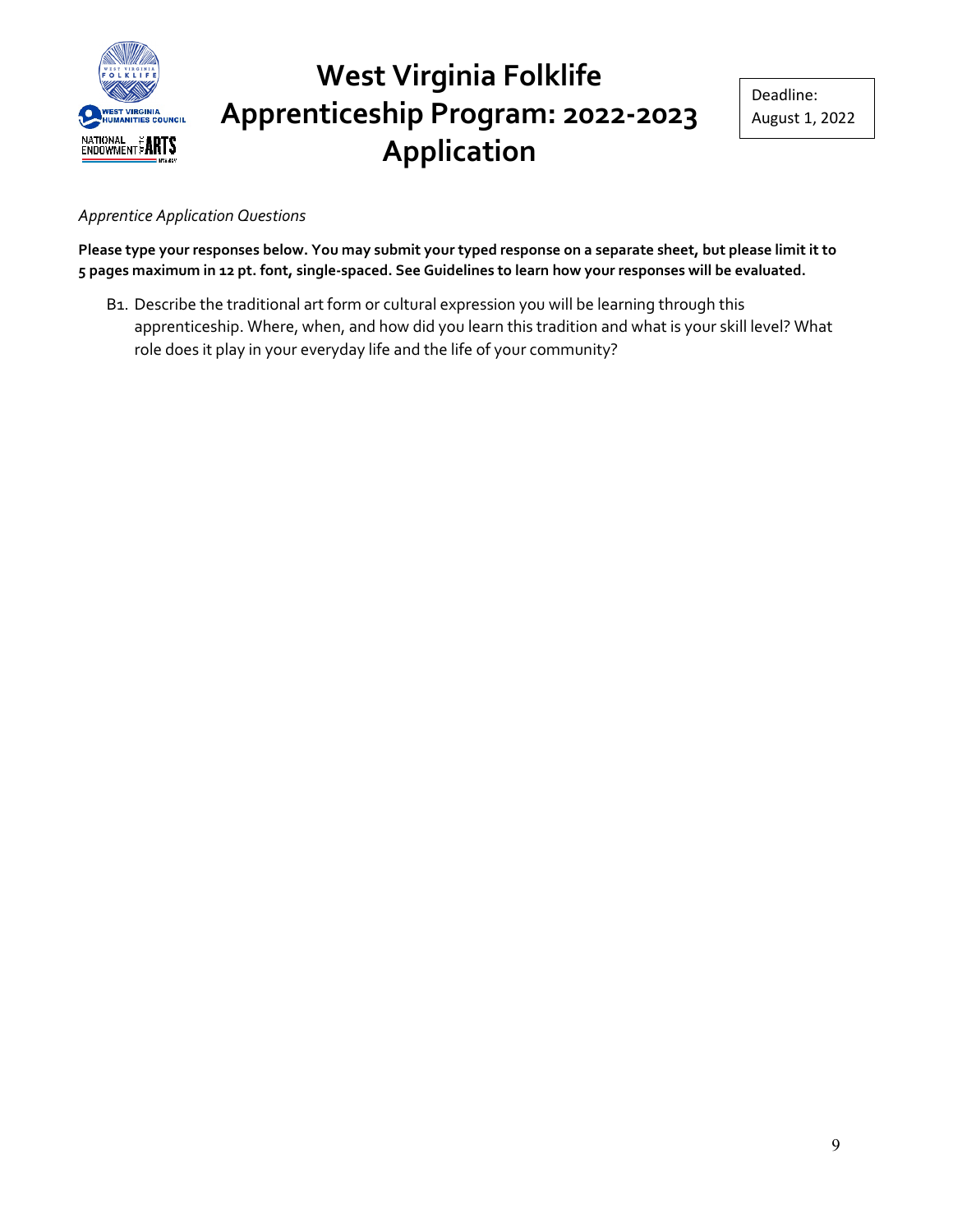

#### *Apprentice Application Questions*

B2. How do you describe your cultural community? Please include details of any connections to ethnic, religious, occupational, language-based, and/or regional communities of which you are a part.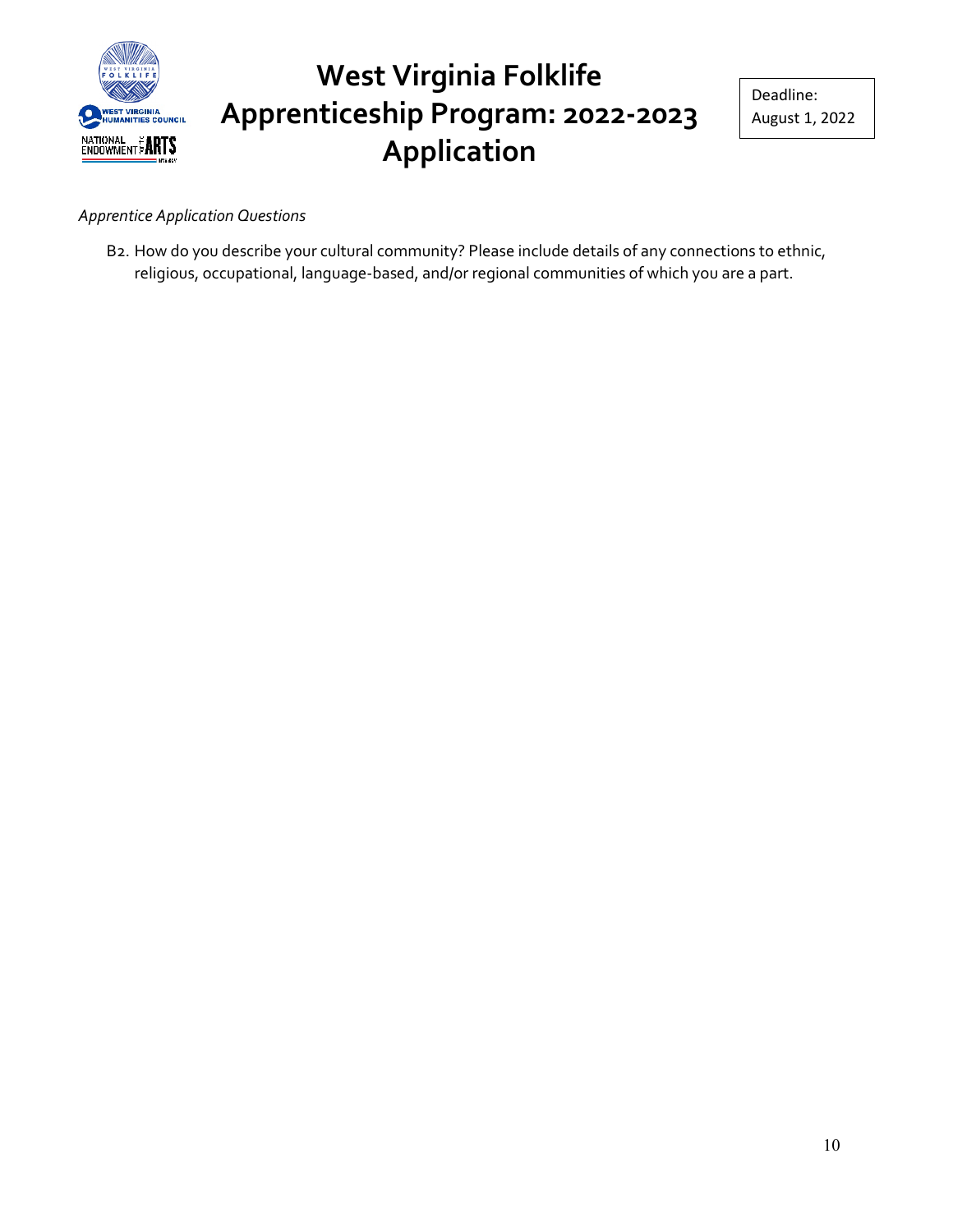

Deadline: August 1, 2022

*Apprentice Application Questions*

B3. Describe your relationship with the proposed master artist. Have you worked together previously? If so, how? Why do you want to work with them?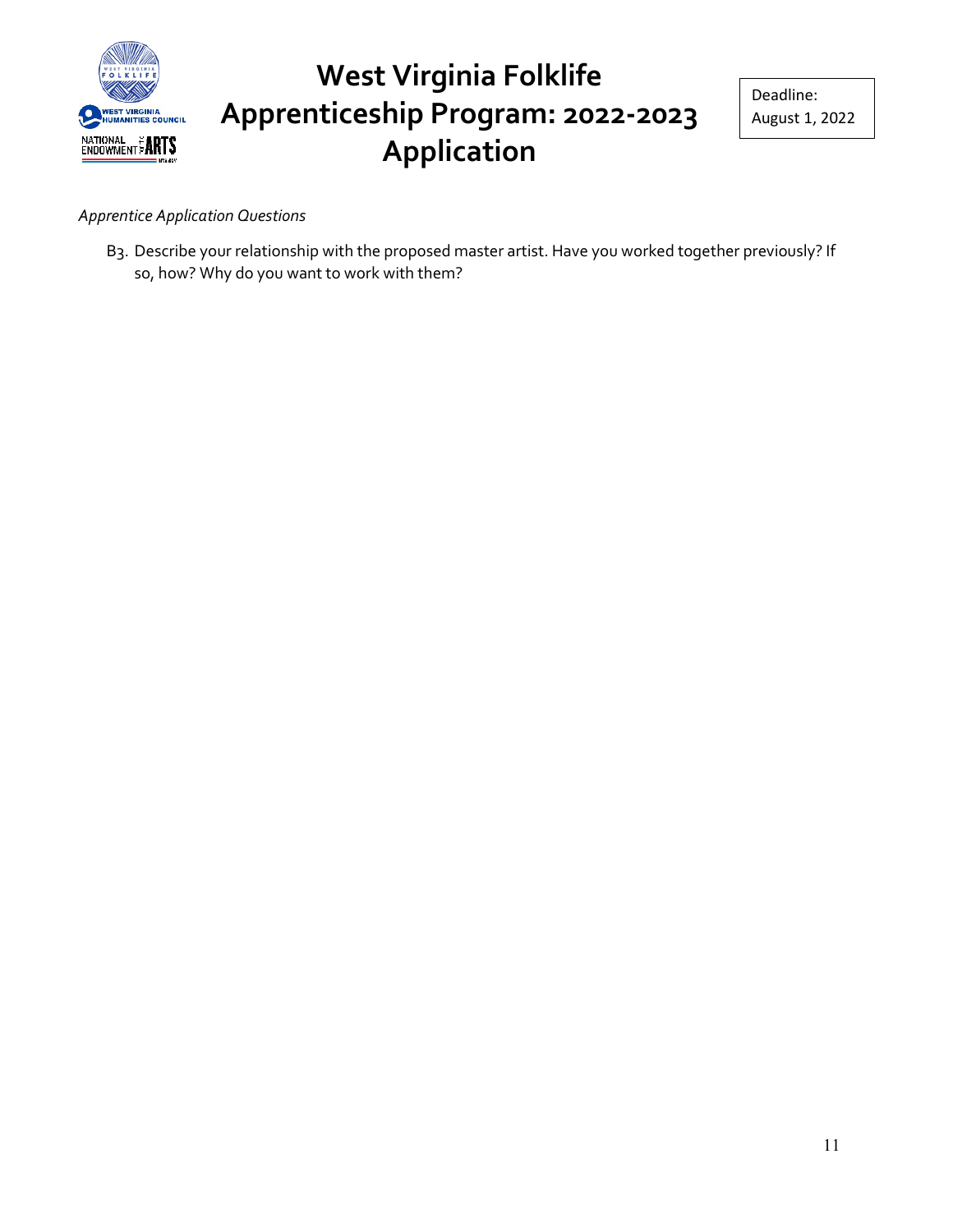

Deadline: August 1, 2022

#### *Apprentice Application Questions*

B4. What do you hope to accomplish with this apprenticeship? How will this apprenticeship help you reach your goals in the practice of this art form or cultural expression?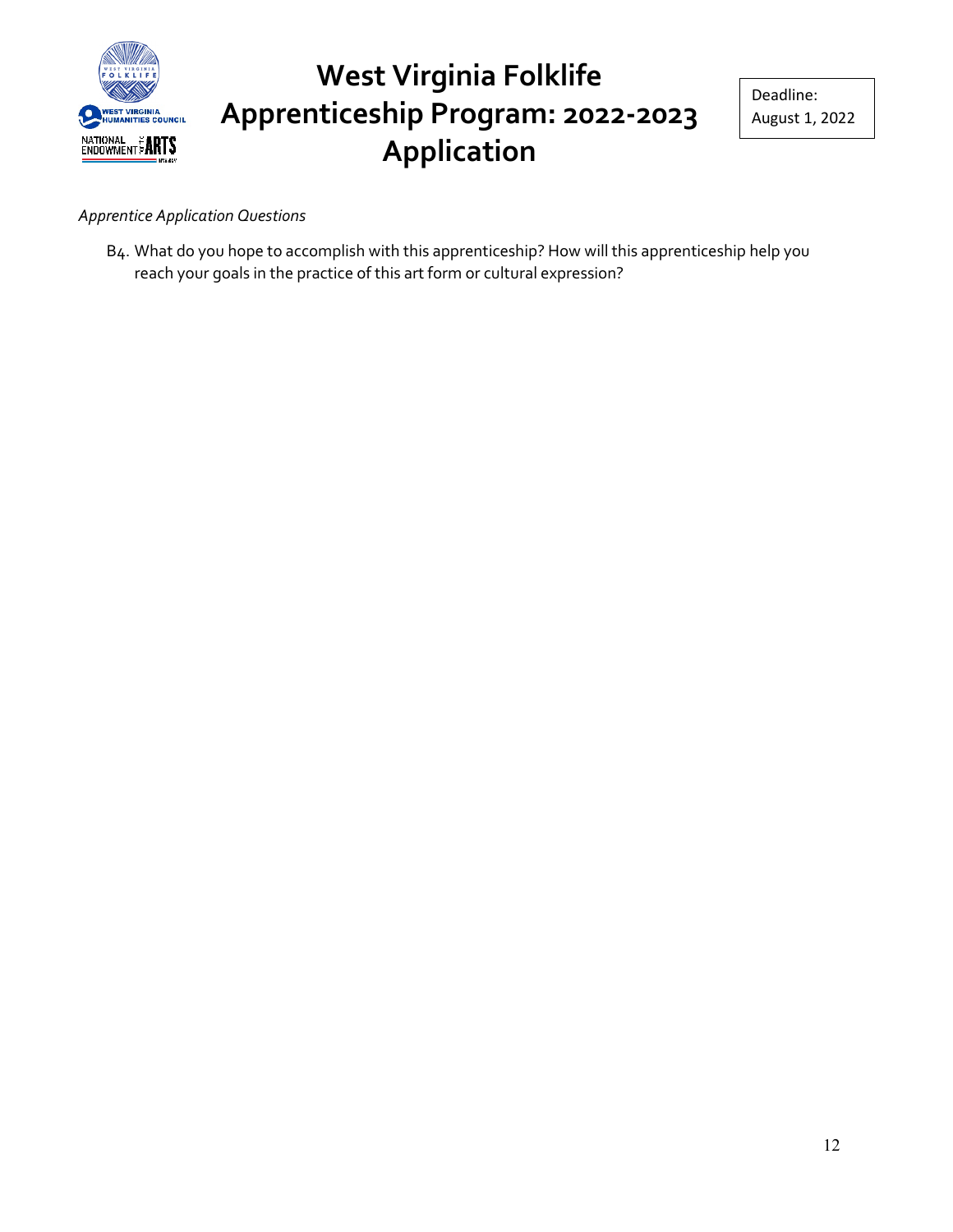

#### *Apprentice Application Questions*

B5. What do you hope will be the long-term impact of this apprenticeship on you and your community? How do you plan to work to sustain and develop this art form or cultural expression?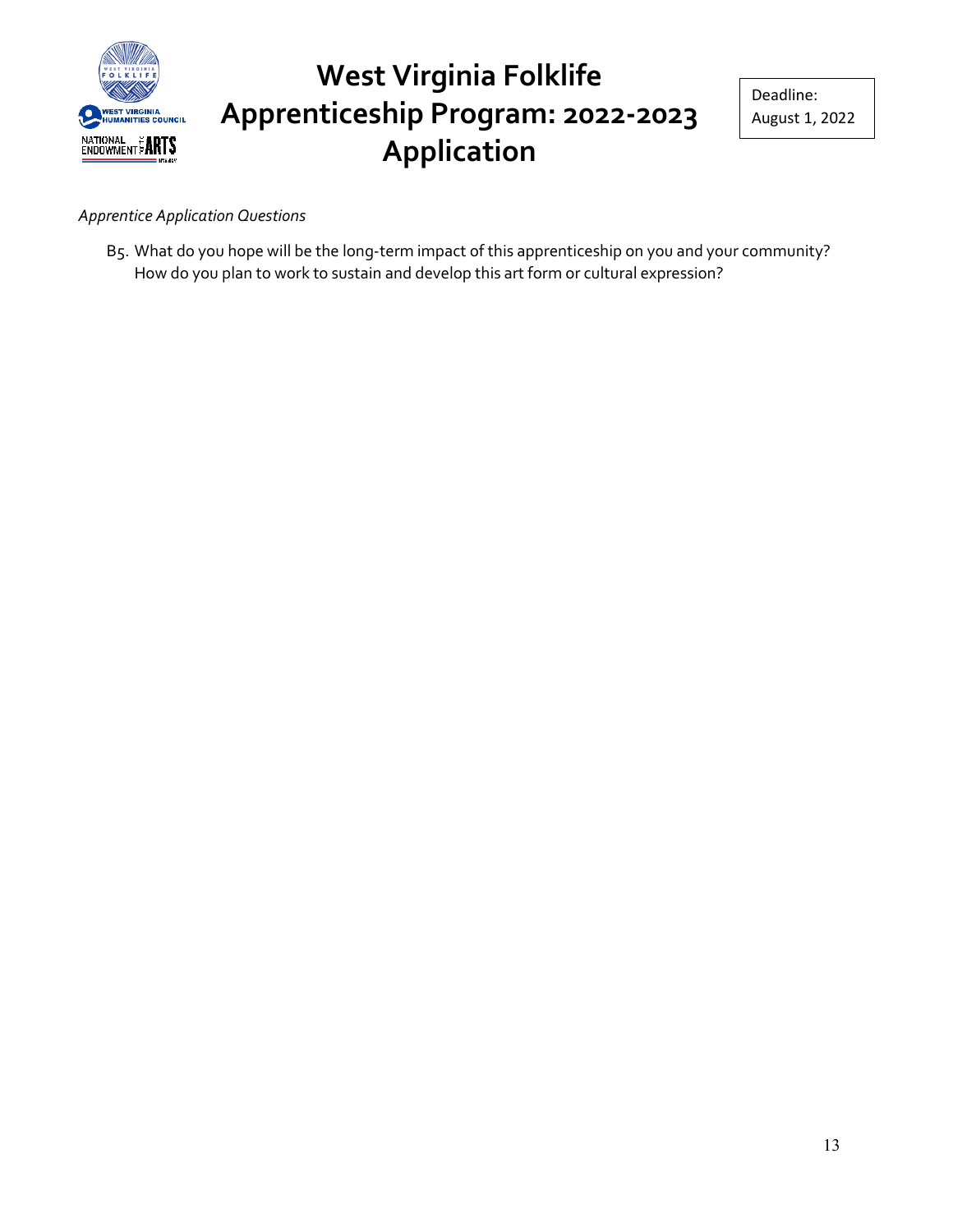

#### **Part C: Work Plan**

*Work Plan Questions: To be completed together by master artist and apprentice*

**Please type your responses below. You may submit your typed response on a separate sheet, but please limit it to 5 pages maximum in 12 pt. font, single-spaced. See Guidelines to learn how your responses will be evaluated.**

C1. List the skills, techniques, and repertoire (tunes or styles learned, objects made, etc.) that will be taught during the apprenticeship, along with the estimated length of time necessary to teach each element.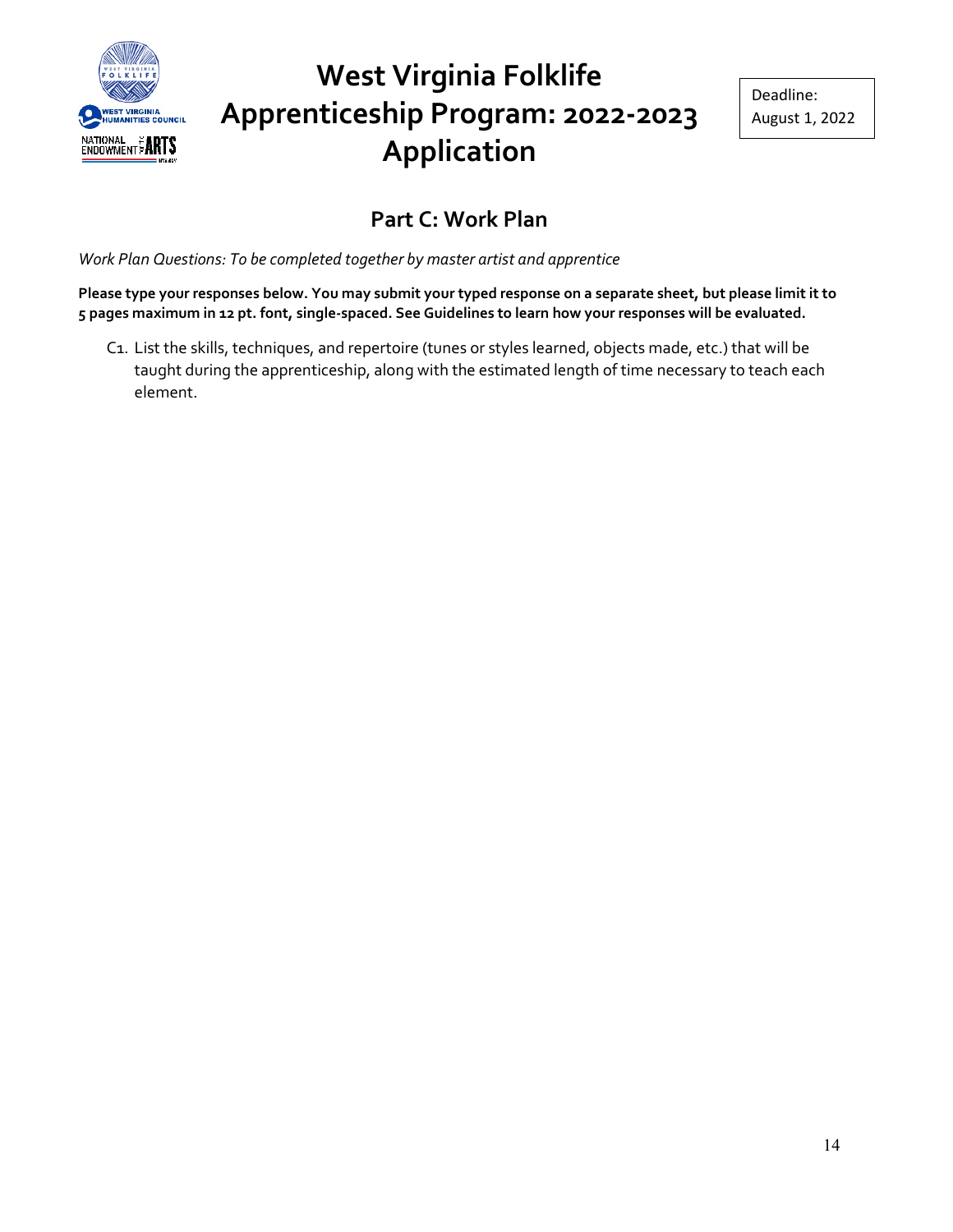

*Work Plan Questions: To be completed together by master artist and apprentice*

*C2.* Include a schedule of the estimated dates, times, locations, and total number of sessions estimated for the apprenticeship. What will the apprentice be expected to do between sessions? Please be specific. *Tip: Each apprenticeship pair will determine their schedule based on their unique goals and availability.*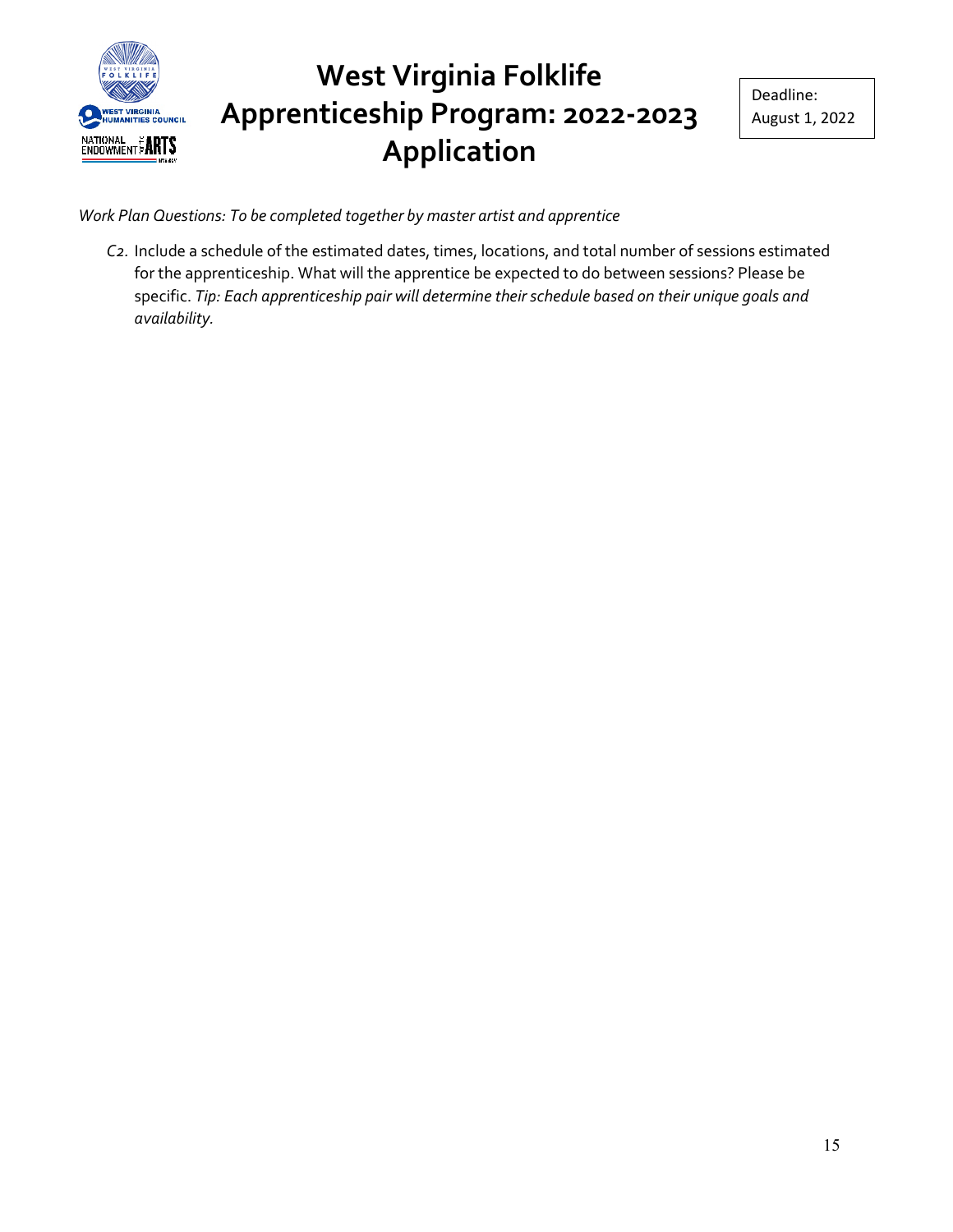

Deadline: August 1, 2022

*Work Plan Questions: To be completed together by master artist and apprentice*

C3. Describe what you hope to accomplish together during the apprenticeship. What achievements or outcomes will indicate that this has been a successful apprenticeship?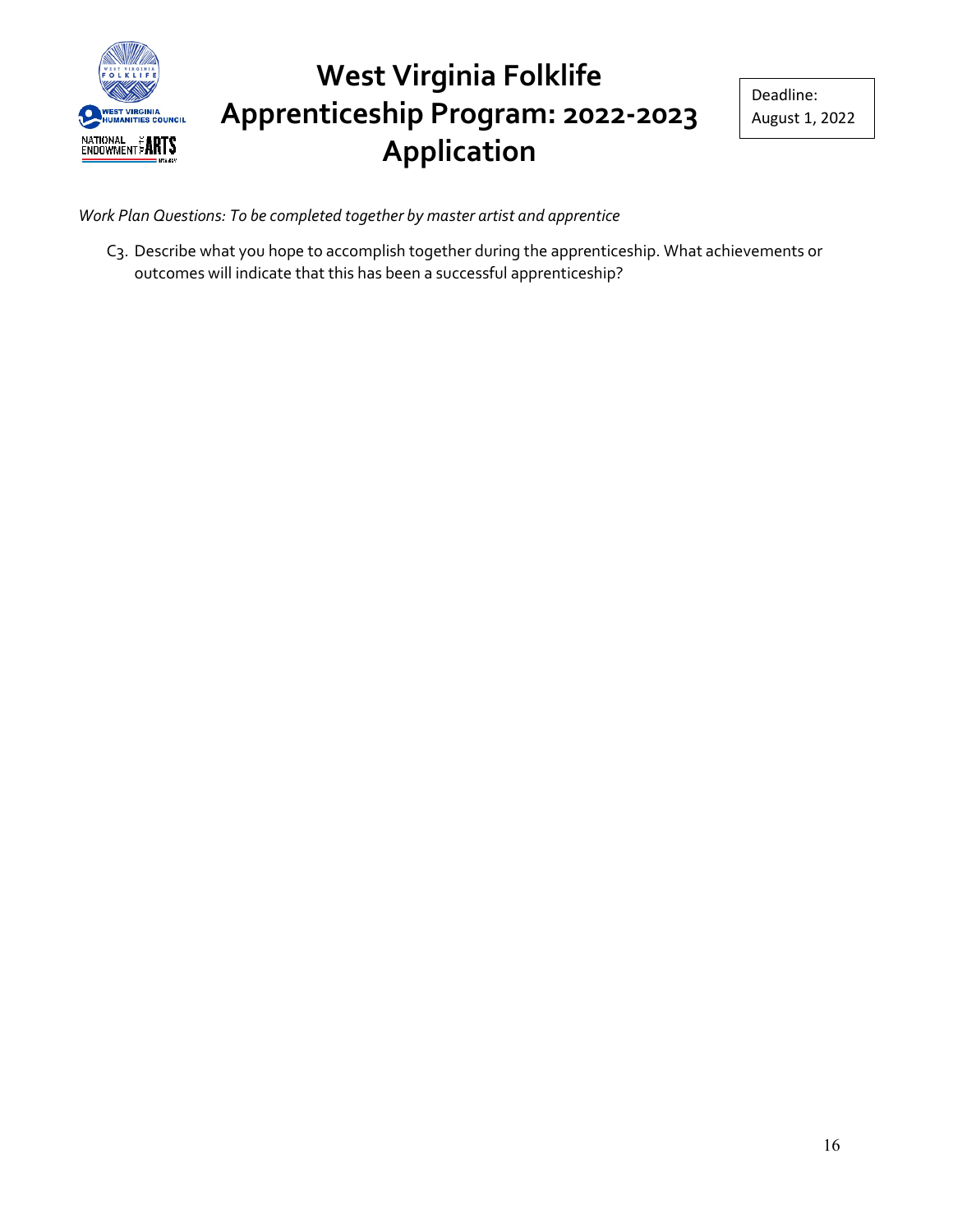

*Work Plan Questions: To be completed together by master artist and apprentice*

C4. We encourage each apprenticeship pair to document their work together. Describe what documentation (photos, video, recordings, log book, etc.) will be collected. Explain how this documentation will support the continuation of your traditional art form in your cultural community. Be sure to include the costs of documentation in your budget.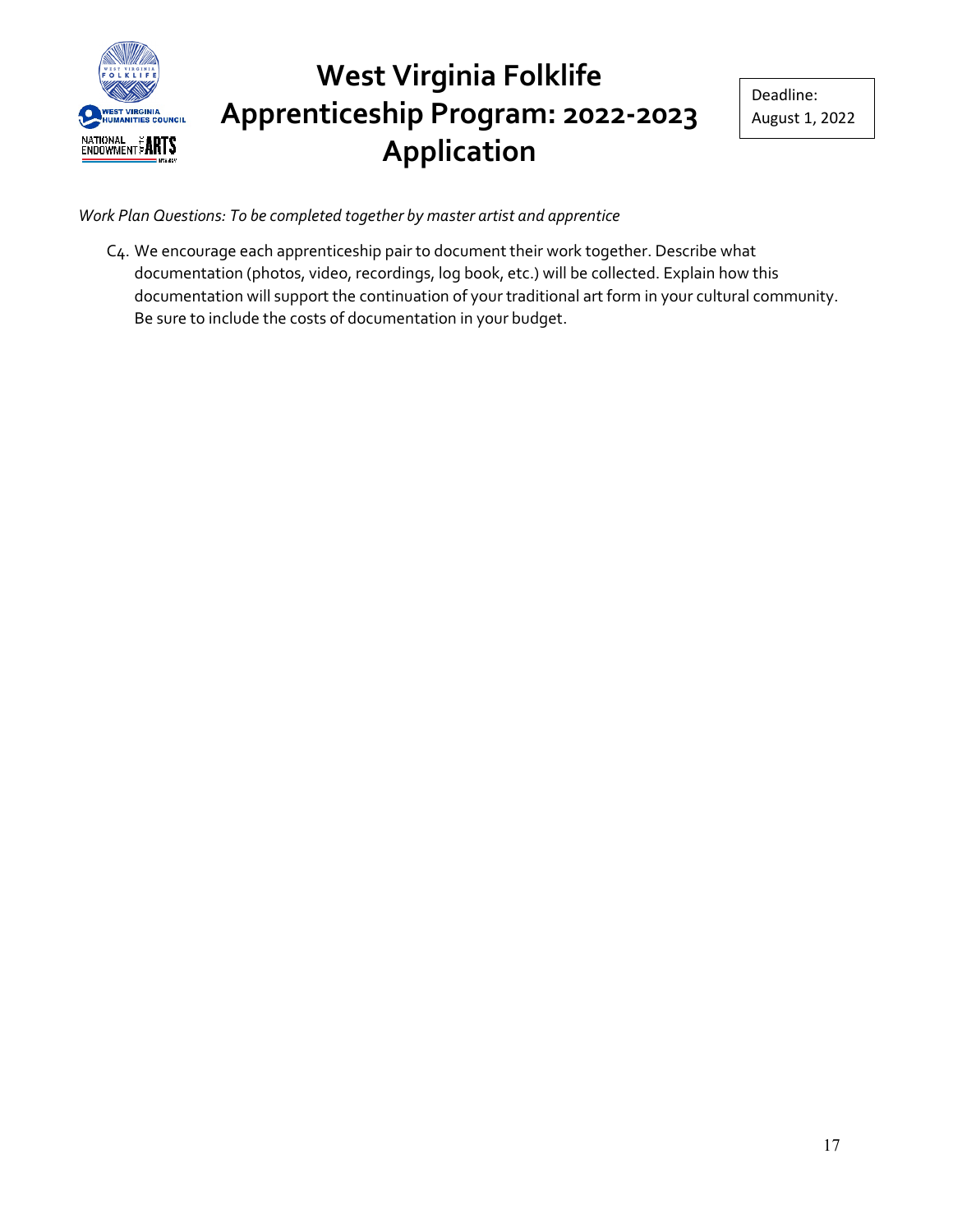

Deadline: August 1, 2022

*Work Plan Questions: To be completed together by master artist and apprentice*

C5. All apprentice pairs are required to share their work at a local public event. Describe your ideas for this event including any details (date, format, location, audience) and goals. Be sure to include expected event costs (up to \$300 of the \$3,500 award) in your budget.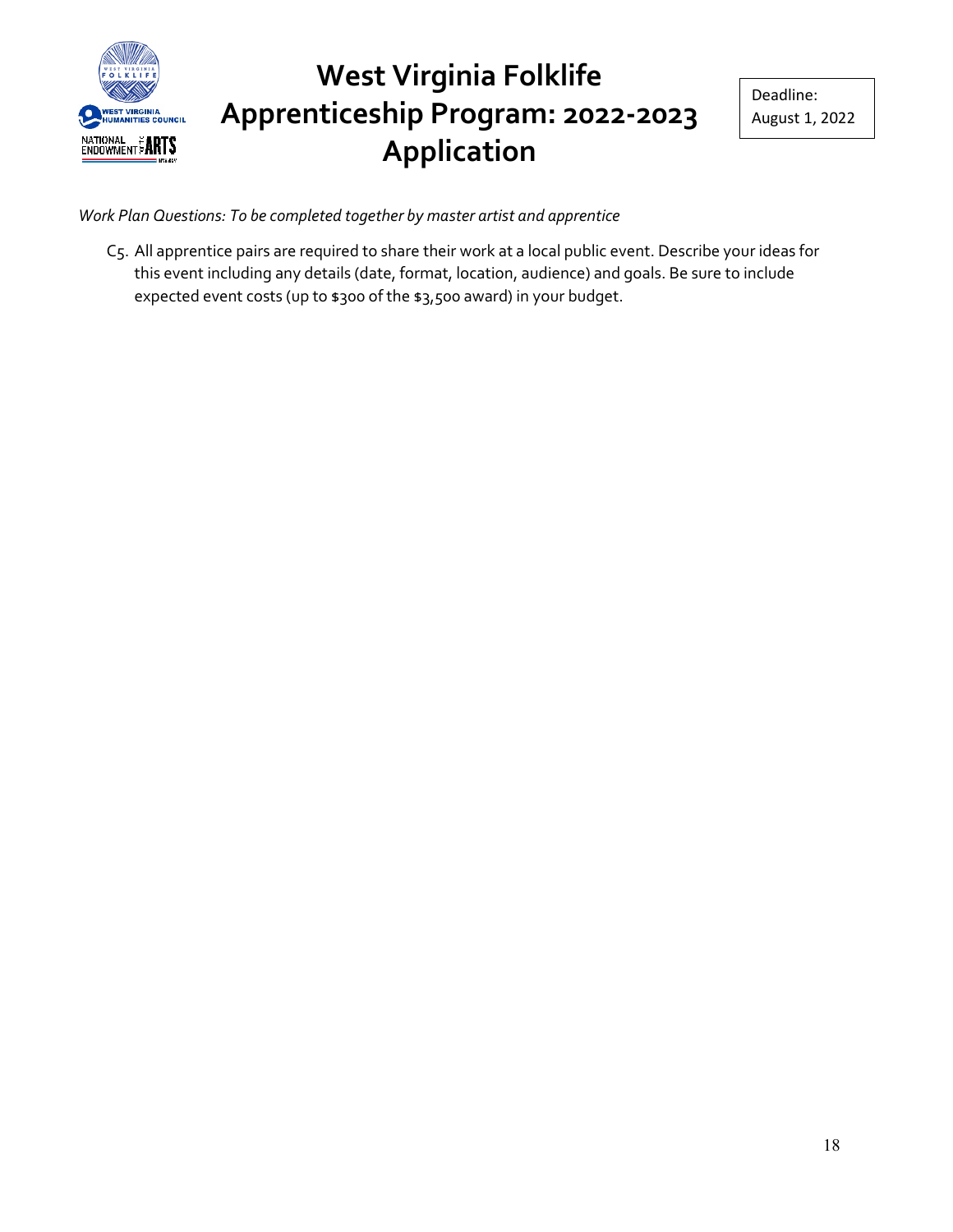

#### **Part D: Proposed Apprenticeship Budget**

Master Artist and Apprentice Names: \_

| Total budget MUST equal \$3,500 to cover expenses related to the apprenticeship.                                       |                                                                                    |
|------------------------------------------------------------------------------------------------------------------------|------------------------------------------------------------------------------------|
| The apprenticeship pair will receive \$2,500 to begin: Master artists will be paid \$2,000 at the start and \$1,000 at |                                                                                    |
| the completion of the apprenticeship. Apprentices will receive \$500 for materials, travel, and documentation          |                                                                                    |
| supplies at the start of the apprenticeship.                                                                           |                                                                                    |
| When making purchases, please use this budget outline of estimated costs as a reference.                               |                                                                                    |
| Please contact Jennie Williams at williams@wvhumanities.org or call (304)346-8500 with any questions.                  |                                                                                    |
| <b>Master Artist Materials</b>                                                                                         | <b>Apprentice Materials</b>                                                        |
| List supplies, tools, etc. with estimate costs:                                                                        | List supplies, tools, etc. with estimate costs:                                    |
|                                                                                                                        |                                                                                    |
|                                                                                                                        |                                                                                    |
|                                                                                                                        |                                                                                    |
|                                                                                                                        |                                                                                    |
|                                                                                                                        |                                                                                    |
|                                                                                                                        |                                                                                    |
| Total Master Artist Materials: \$                                                                                      | Total Apprentice Materials: \$                                                     |
| <b>Master Artist Travel</b>                                                                                            | <b>Apprentice Travel</b>                                                           |
| List lodging, public transportation, mileage (.58                                                                      | List lodging, public transportation, mileage (.58                                  |
| cents/mile), etc. with estimate costs                                                                                  | cents/mile), etc. with estimate costs                                              |
|                                                                                                                        |                                                                                    |
|                                                                                                                        |                                                                                    |
|                                                                                                                        |                                                                                    |
|                                                                                                                        |                                                                                    |
|                                                                                                                        |                                                                                    |
|                                                                                                                        |                                                                                    |
| Total Master Artist Travel: \$                                                                                         | Total Apprentice Travel: \$                                                        |
| Public Presentation (up to \$300)                                                                                      | <b>Apprentice Documentation supplies</b>                                           |
| List any estimated costs for a public presentation in your                                                             | List any costs associated with documentation such as                               |
| community such as a venue reservation, etc.                                                                            | printing, apprentice time, photography, editing, etc.                              |
|                                                                                                                        |                                                                                    |
|                                                                                                                        |                                                                                    |
|                                                                                                                        |                                                                                    |
|                                                                                                                        |                                                                                    |
|                                                                                                                        |                                                                                    |
|                                                                                                                        |                                                                                    |
|                                                                                                                        |                                                                                    |
| Total public presentation costs: \$<br><b>Master Artist Fees</b>                                                       | <u> Total documentation costs: \$</u><br><b>Subtotal Master Artist request: \$</b> |
| Number of sessions:                                                                                                    | Must equal \$3,000                                                                 |
| Estimated fee per session: \$                                                                                          | <b>Subtotal Apprentice request: \$</b>                                             |
|                                                                                                                        | Must equal \$500                                                                   |
|                                                                                                                        | <b>TOTAL REQUEST: \$</b>                                                           |
| Total Master Artist Fee: \$                                                                                            | Must equal \$3,500                                                                 |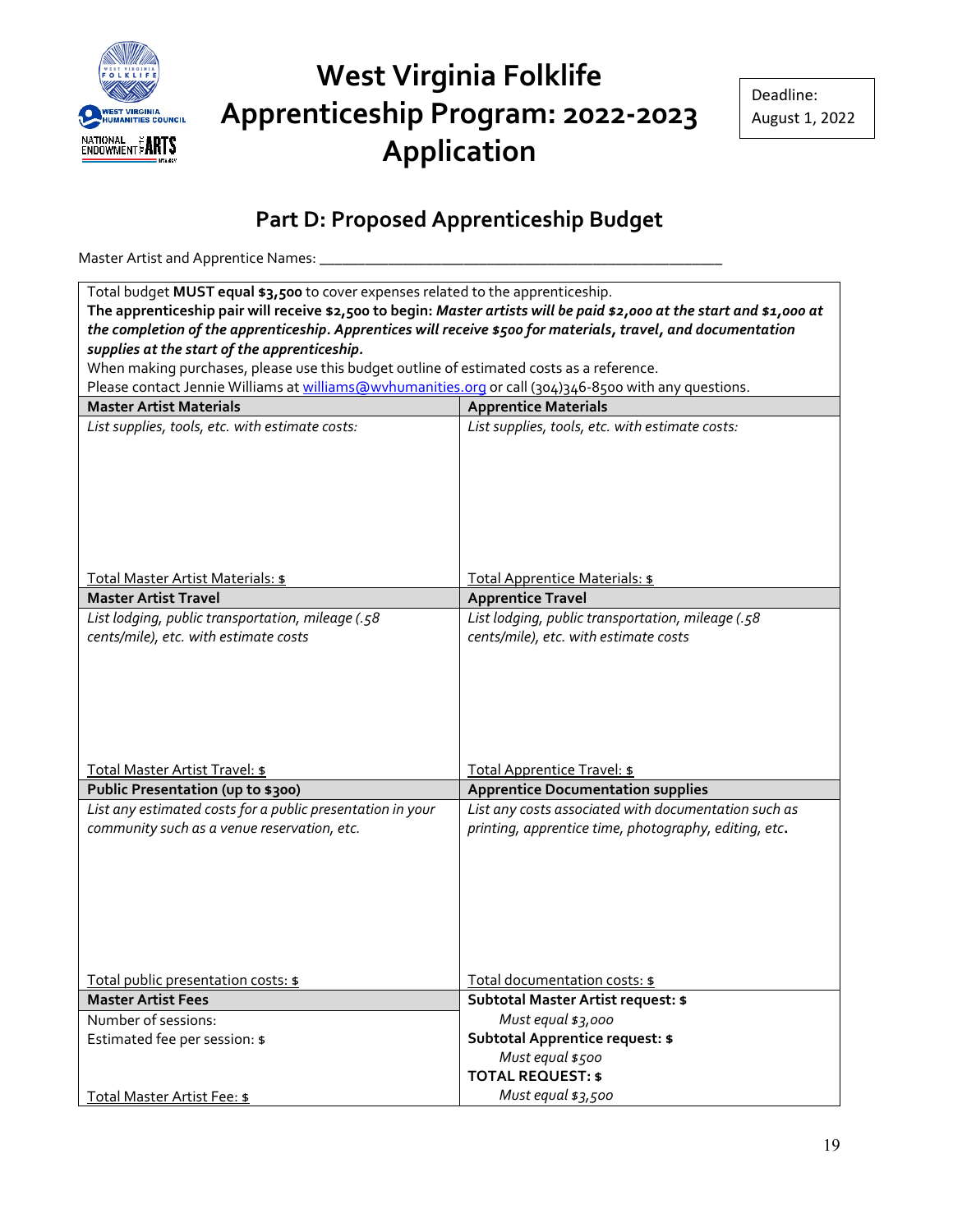

#### **Part E: Work Samples**

See **Guidelines** for instructions on how to submit work samples and to learn how your work samples will be evaluated. **You may submit up to ten samples each.** Please organize and send work sample files via email or preferably a file sharing website such as Google Drive or DropBox and clearly label your work samples. Work samples may be mailed or dropped off in person, but please notify Jennie Williams at [williams@wvhumanities.org](mailto:williams@wvhumanities.org) or 304-346-8500 in advance if you choose to do so.

#### *Master Artist Work Sample List*

|            | Type of media<br>("Photo", "Video",<br>"Link", etc.) | Year<br>created | Title and description of master artist work sample: |
|------------|------------------------------------------------------|-----------------|-----------------------------------------------------|
| 1.         |                                                      |                 |                                                     |
| 2.         |                                                      |                 |                                                     |
| 3.         |                                                      |                 |                                                     |
| 4.         |                                                      |                 |                                                     |
| 5.         |                                                      |                 |                                                     |
| 6.         |                                                      |                 |                                                     |
| 7.         |                                                      |                 |                                                     |
| 8.         |                                                      |                 |                                                     |
| 9.         |                                                      |                 |                                                     |
| ${\bf 10}$ |                                                      |                 |                                                     |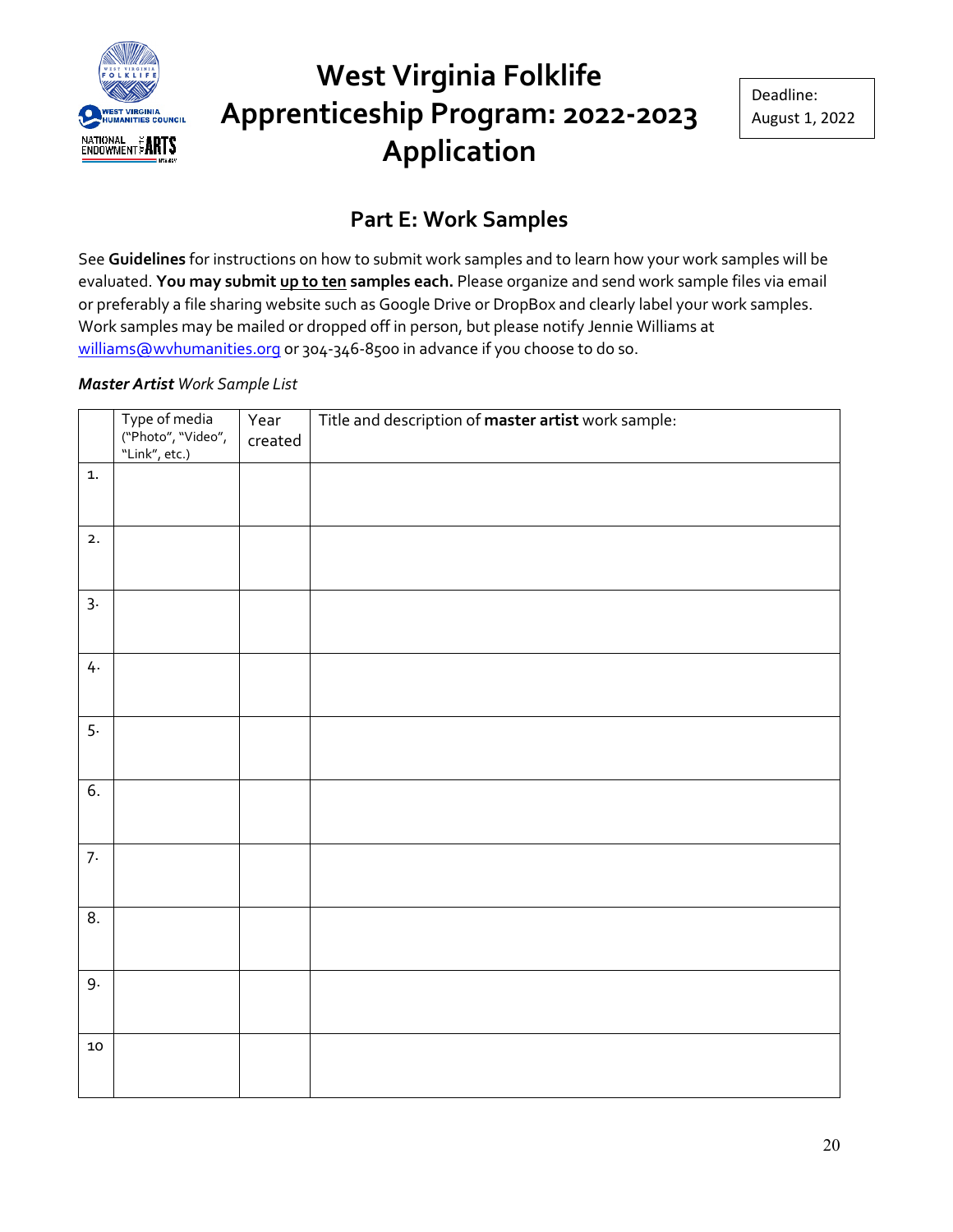

#### *Apprentice Work Sample List*

|            | Type of media<br>("Photo", "Video",<br>"Link", etc.) | Year<br>created | Title and description of apprentice work sample: |
|------------|------------------------------------------------------|-----------------|--------------------------------------------------|
| 1.         |                                                      |                 |                                                  |
| 2.         |                                                      |                 |                                                  |
| $3 -$      |                                                      |                 |                                                  |
| 4.         |                                                      |                 |                                                  |
| 5.         |                                                      |                 |                                                  |
| 6.         |                                                      |                 |                                                  |
| 7.         |                                                      |                 |                                                  |
| 8.         |                                                      |                 |                                                  |
| 9.         |                                                      |                 |                                                  |
| ${\bf 10}$ |                                                      |                 |                                                  |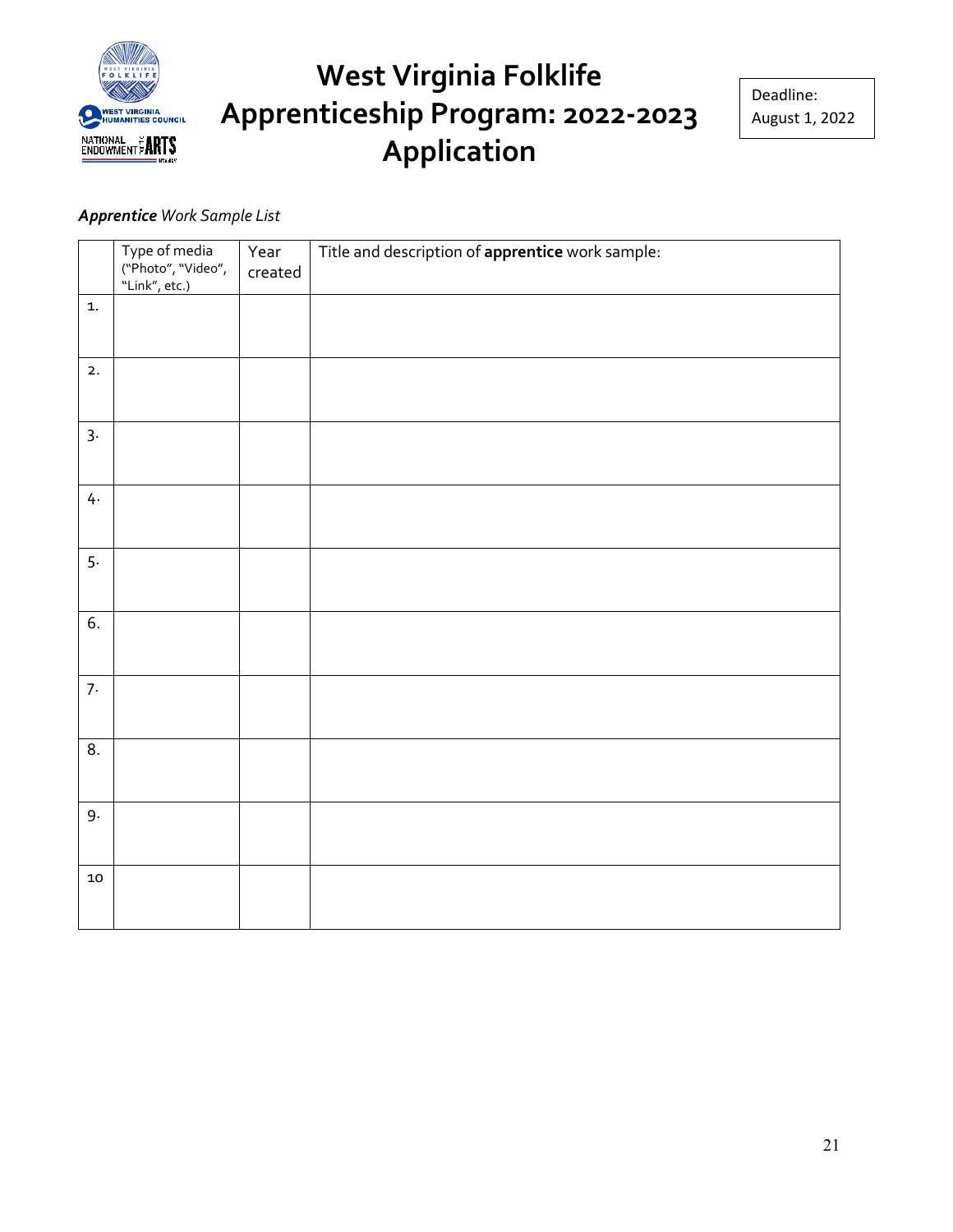

#### **For Master Artist Work Samples:**

Please select one option with respect to your work samples:

 $\Box$  Return my physical work samples to me. I have enclosed a self-addressed envelope with postage for their return.

 $\Box$  By signing this form, I give my permission for the application and accompanying work samples to be entered into the publicly accessible West Virginia Folklife Archives. I understand these archives are for educational and research use only. Any commercial use must be approved in advance by me on a case-bycase basis.

 $\Box$  I do not wish my work samples to be returned and authorize their disposal.

Master Artist Signature Date

\_\_\_\_\_\_\_\_\_\_\_\_\_\_\_\_\_\_\_\_\_\_\_\_\_ \_\_\_\_\_\_\_\_\_\_

#### **For Apprentice Work Samples:**

Please select one option with respect to your work samples:

☐ Return my physical work samples to me. I have enclosed a self-addressed envelope with postage for their return.

 $\Box$  By signing this form, I give my permission for the application and accompanying work samples to be entered into the publicly accessible West Virginia Folklife Archives. I understand these archives are for educational and research use only. Any commercial use must be approved in advance by me on a case-bycase basis.

 $\Box$  I do not wish my work samples to be returned and authorize their disposal.

\_\_\_\_\_\_\_\_\_\_\_\_\_\_\_\_\_\_\_\_\_\_\_\_\_\_\_\_\_\_\_\_ \_\_\_\_\_\_\_\_\_\_\_\_\_

\_\_\_\_\_\_\_\_\_\_\_\_\_\_\_\_\_\_\_\_\_\_\_\_\_\_\_\_\_\_\_\_ \_\_\_\_\_\_\_\_\_\_\_\_\_

Apprentice Signature Date

Parent/Guardian Signature Date *If apprentice is under 18 years of age*

\_\_\_\_\_\_\_\_\_\_\_\_\_\_\_\_\_\_\_\_\_\_\_\_\_\_\_\_\_\_\_\_

Printed name of Parent/Guardian